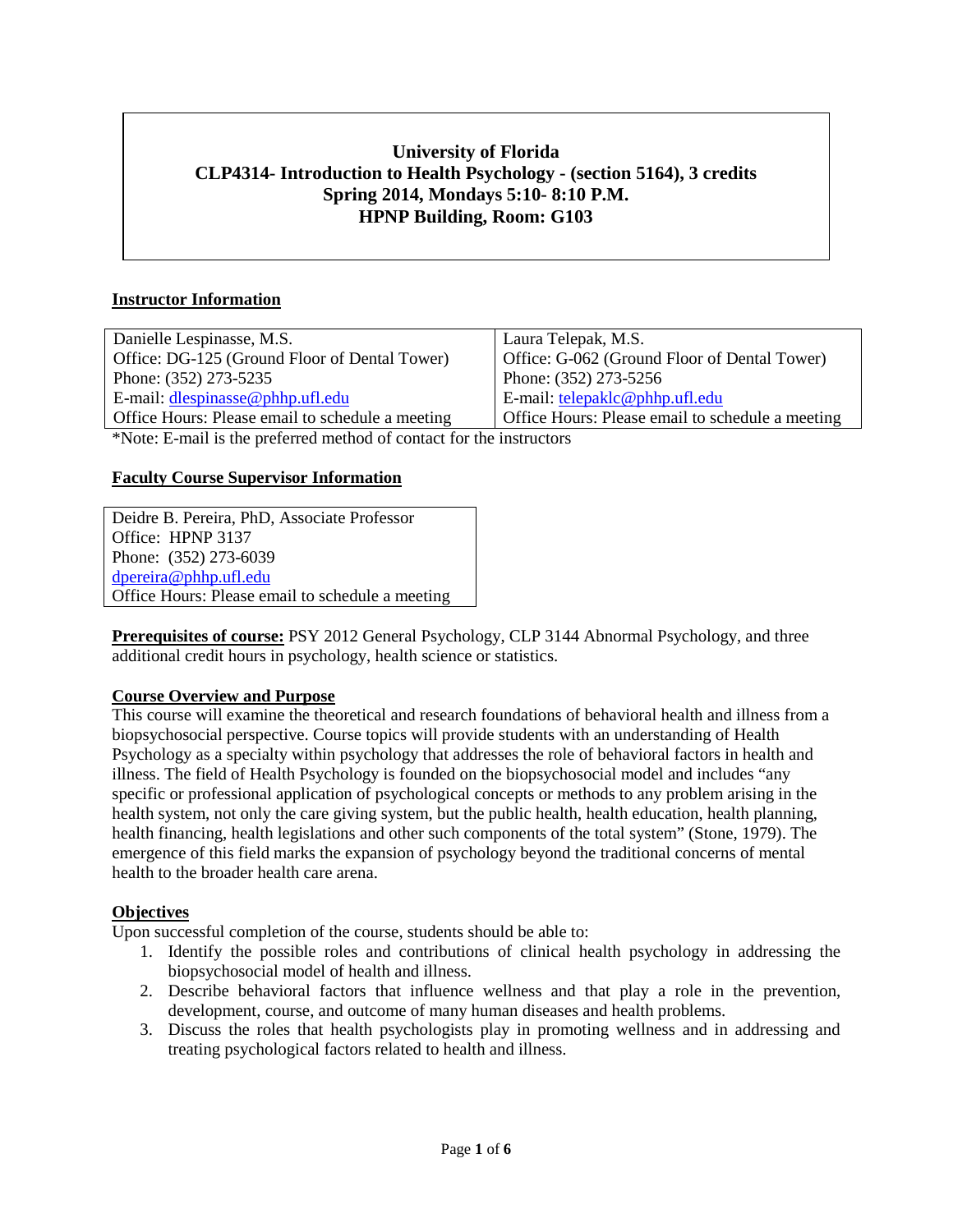## **Methods of Instruction**

Lecture, class discussion, and individual work will comprise the majority of class sessions. The role of the instructors will be to: present an overview of relevant topics, provide additional reading material and learning resources with up-to-date research findings, facilitate discussion of selected topics, and provide timely feedback. Expectations for students are to attend class fully prepared, participate in class discussions, and read assigned materials prior to class in preparation for lecture.

## **Sakai**

Sakai is the course management system that you will use for this course. Sakai is accessed by using your Gatorlink account name and password at [http://lss.at.ufl.edu.](http://lss.at.ufl.edu/) There are several tutorials and student help links on the Sakai login site. If you have technical questions call the UF Computer Help Desk at 352-392 HELP or send email to [helpdesk@ufl.edu.](mailto:helpdesk@ufl.edu) You are responsible for checking your account prior to each class to determine how you should prepare for the upcoming class.

### **Course Materials**

Required Textbook: Taylor, S.E. (2011). *Health Psychology* (8th edition). New York: McGraw-Hill. ISBN: 978-0-07-803519-7

Additional reading may be required throughout the semester and will be provided electronically via Sakai.

### **Policy related to Class attendance**

Class attendance is considered an integral part of the learning experience as class discussions and lectures will include valuable material covered in the examinations that is not otherwise covered in the textbook. Thus, students are expected to attend all classes and participate in class discussions to have exposure to this information. Attendance will be taken during each class. Signing anyone else's name aside from your own will be considered a violation of the University's Honesty Policy. If students must be absent, it is expected they will contact the instructor as soon as possible and be responsible for any missed material. Students who miss lectures are expected to acquire lecture notes from other students who attended. Some material presented in lectures will not be in the text and may be included on examinations. Thus, reduced attendance can be expected to result in a lower course grade. Additionally, class participation points will only be awarded to those students in attendance.

As Health Psychology is a thought provoking topic and often leads to interesting discussions about the topics covered within this course, student participation is expected. We expect each individual to contribute throughout the semester and will monitor ongoing student participation. Remember: There are no "stupid questions" and one of the most powerful ways to learn is in the moment by interacting with your instructors and classmates.

# **Policy related to Classroom Etiquette:**

- Please refrain from using iPods or cell phones or any other electronic devices during class as it is distracting and inconsiderate of other students and the instructor. Cell phones must be placed on silent or turned off during class. Any use of a cell phone during class (i.e., chatting, texting) will be considered a violation of this policy as it disrupts other students from learning. Students who violate this policy will be asked to leave and will lose 1% of their participation grade per violation. Please speak to the instructors prior to the beginning of class if you experience an emergency that requires you to leave the room to take a phone call.
- Please do not arrive late to class or disrupt the class as it is distracting and inconsiderate of other students and the instructor.
- To the extent permitted by facility rules and restrictions, you may bring food and/or beverages to class as long as it does not interfere with your ability to work and/or participate in class and as long as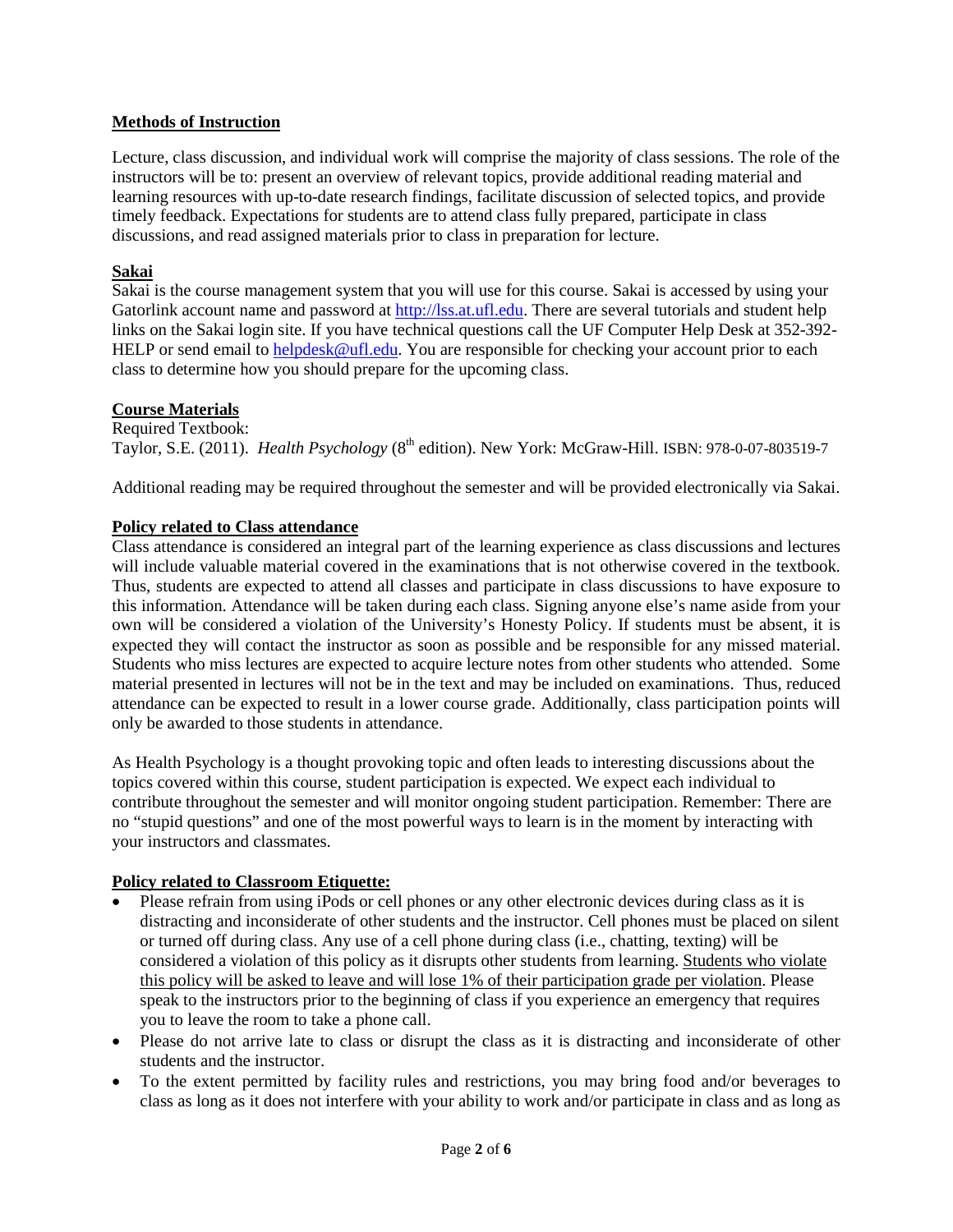it does not interfere with or your classmates' ability to work and participate in class. You will be expected to clean-up after yourself and dispose of all trash before leaving the classroom.

## **Policy related to make-up work**

We expect you to attend and to be prepared to participate in all class sessions. Personal issues with respect to class attendance or fulfillment of course requirements will be handled on an individual basis. If you must miss an exam because of a foreseeable conflict (i.e., professional conference, participation in an athletic competition, religious observance, etc.) you are expected to notify us immediately via email to set-up alternative arrangements *prior* to the exam date. In addition, if a student experiences an illness or medical emergency that prevents him/her from attending an exam, s/he is required to notify the instructors by email, phone, or voicemail, etc. PRIOR to the exam AND will be required to provide a statement from their healthcare provider documenting the illness or medical emergency. The only exception to this rule is if the student is incapacitated due to the illness or emergency and therefore unable to contact the instructors prior to the exam. Otherwise, students that do not notify the instructors of their illness/emergency in some manner prior to the exam will not be eligible to make-up the exam and will receive "0" points for it.

Requirements for class attendance and make-up exams, assignments, and other work in this course are consistent with university policies that can be found at: [https://catalog.ufl.edu/ugrad/current/regulations/info/attendance.aspx.](https://catalog.ufl.edu/ugrad/current/regulations/info/attendance.aspx)

### **Reporting illnesses and family emergencies**

In the event you experience an unexpected illness, family, or other personal emergency please notify us immediately to set-up alternative arrangements.

#### **Course Evaluation/Grading**

*Procedures*: Students will be graded based on a grading scale as detailed below.

Exams: There will be three non-cumulative exams that will be comprised of a variety of multiple choice questions and short answer questions. Class attendance will be rewarded via the inclusion of in-class information in each exam. This information will not be covered in the textbook.

Research Paper: Students will be required to complete a research paper which demonstrates proficiency in the application of the biopsychosocial model to a specific health issue discussed in class. Students will choose a topic reviewed in class and research the development of that health issue, relevant risk factors, and current treatment and prevention approaches. Additionally, students should include information presented in class regarding psychological dysfunction and/or well being.

The body of the paper should be 5-7, double-spaced, typed pages. Please use 1 inch margins and Times New Roman, font size 12. The format of your paper must follow APA style (Publication Manual of the American Psychological Association, 6<sup>th</sup> Edition). Please turn in 1 paper copy of your paper in class and one electronic copy via Sakai. Additional details regarding the content and formatting guidelines of the paper will be provided in class. Late papers will be penalized one letter grade on the first day late, and will continue to drop one letter grade for each subsequent day on which they are not turned in.

Research Proposal: Please turn in a one paragraph-long typed description your topic and include at least five APA formatted peer-reviewed references (i.e., peer-reviewed journal articles) for feedback by **March 10th, 2013**. This will count for part of your participation grade.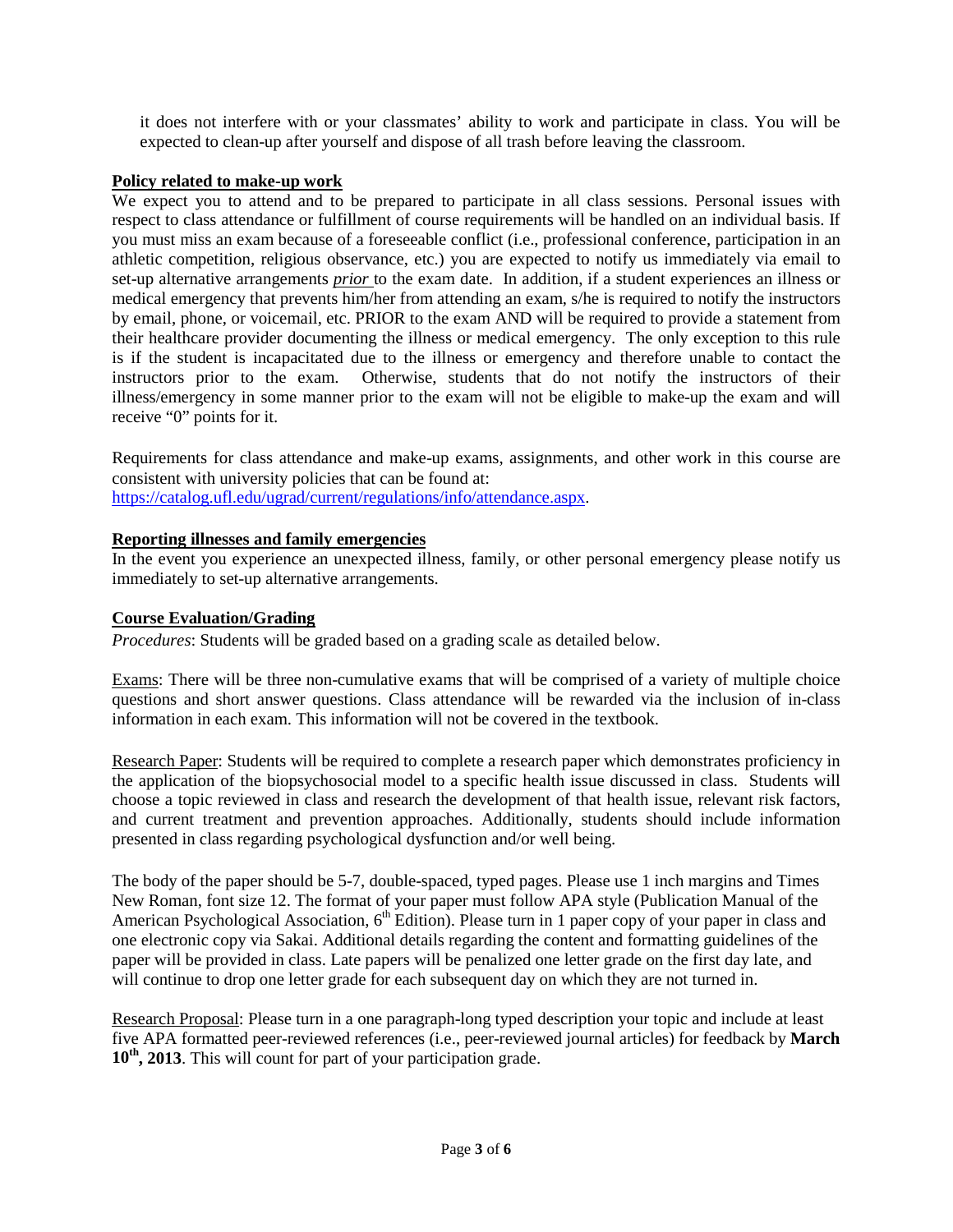Participation: Your participation grade will include attendance and participation in class as well as group discussions. Group discussions will require you to demonstrate an understanding of the reading material and apply this knowledge to current events.

| <b>Requirement</b>    | Due date                      | % of final grade |
|-----------------------|-------------------------------|------------------|
| Exam $#1$             | February $3rd$ , 2014         | 20.00%           |
| Exam #2               | March $17^{\text{th}}$ 2014   | 20.00%           |
| Exam $#3$             | April $21^{\text{st}}$ , 2014 | 20.00%           |
| <b>Research Paper</b> | April $14^{\text{th}}$ , 2014 | 20.00%           |
| Participation         | ongoing                       | 20.00%           |

# **Extra Credit**

As an optional extra credit opportunity students can adhere to a health promotion behavior change goal for a period of four weeks (plus one week of baseline data collection). Students who choose to take advantage of this opportunity will be responsible for gathering data which reflect baseline functioning, outlining a specific health promotion goal, detailing a health behavior change plan, tracking progress toward their specific goal, and evaluating the final outcome of their behavior change. Students will document this information in a 4-6 page long, double-spaced, typed paper. Additional details regarding the content and formatting guidelines of the paper will be provided in class. Late papers will not be accepted. The final assignment is due on **April 7th** at the **beginning** of class. The total extra-credit you could potentially earn will be worth up to 5.00% of your overall class grade. \*\* **Due to the longitudinal nature of this assignment, all interested students must commit to this project by January 27<sup>th</sup>. \*\*** 

#### **Grading Scale**:

| Percentage<br>earned in<br>class | 93.00%-<br>100.00% | 90.00%-<br>92.99% | 87.00%-<br>89.99% | 83.00%-<br>86.99% | 80.00%-<br>82.99% | 77.00%-<br>79.99% | 73.00%-<br>76.99% | 70.00%-<br>72.99% | 67.00%-<br>69.99% | $63.00\%$ -<br>66.99% | 60.00%-<br>62.99% | <b>Below</b><br>60.99% |
|----------------------------------|--------------------|-------------------|-------------------|-------------------|-------------------|-------------------|-------------------|-------------------|-------------------|-----------------------|-------------------|------------------------|
| ∟etter<br>Grade<br>equivalent    |                    | n-                | B+                | Β                 | כ-                |                   |                   |                   | D+                |                       |                   |                        |

# **Final Grades**:

| ∟etter<br>Grade | $\cdots$ | ப் -<br>$\cdots$ | B+                    | D<br>D | D<br>∽-<br>◡                 | ⌒<br>+ں         | $\sim$ | ⌒<br>ີ    | n<br>υ٠          | Ð<br>ັ | -<br><br>ັ | -<br>- | <b>WF</b> |      | ΝG   | S-U  |
|-----------------|----------|------------------|-----------------------|--------|------------------------------|-----------------|--------|-----------|------------------|--------|------------|--------|-----------|------|------|------|
| Grade<br>Points | 4.00     | $\sim$<br>3.O I  | $\Omega$<br>◠<br>ა.აა | 3.00   | $\sim$ $\sim$ $\sim$<br>2.6' | າ າາ<br>ں ں ، ے | 2.00   | 1/7<br>.o | $\Omega$<br>ں ں. | .00    | 0.67       | 0.00   | $0.00\,$  | 0.00 | 0.00 | 0.00 |

For greater detail on the meaning of letter grades and university policies related to them, see the Registrar's Grade Policy regulations at <https://catalog.ufl.edu/ugrad/current/regulations/info/grades.aspx>

#### **Academic Support**

If you feel that you need additional academic support in this class please contact us immediately. Please do not wait until it is too late to ask for assistance (i.e., day before the exam). Come and discuss issues with us during office hours or per appointment.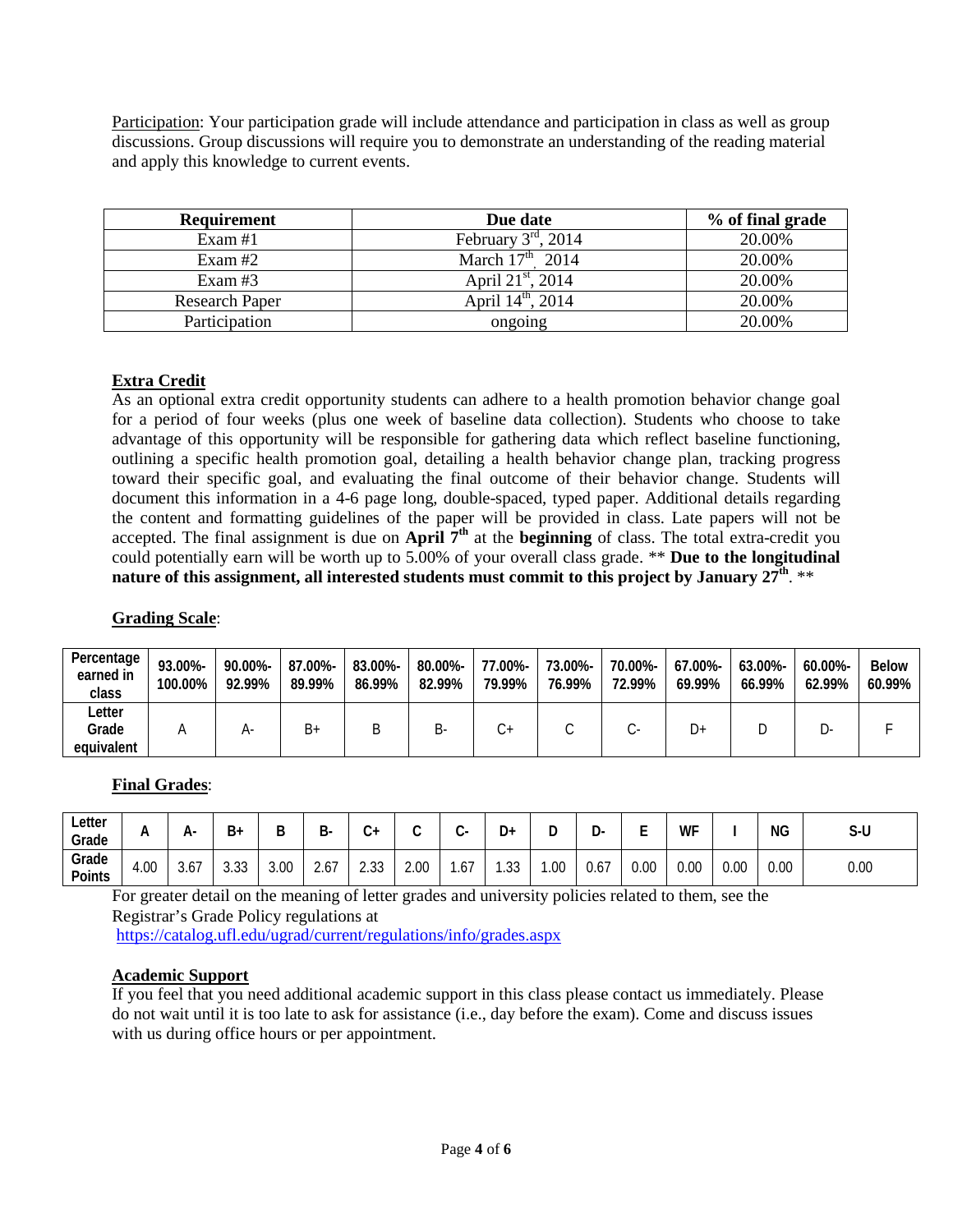# **Student Evaluation of Course**

Students are expected to provide feedback on the quality of instruction in this course by completing online evaluations at [https://evaluations.ufl.edu.](https://evaluations.ufl.edu/) Evaluations are typically open during the last two or three weeks of the semester, but students will be given specific times when they are open. Summary results of these assessments are available to students at https://evaluations.ufl.edu/results/.

## **Standards of Academic honesty**

It is expected that you will abide by the University of Florida's honesty policy. *Academic Integrity –* Students are expected to act in accordance with the University of Florida policy on academic integrity, please carefully review the Student Conduct Code, the Student Handbook, or this website for more details: <http://www.dso.ufl.edu/sccr/process/student-conduct-honor-code/>

Cheating, lying, misrepresentation, or plagiarism in any form is unacceptable and inexcusable behavior. *We, the members of the University of Florida community, pledge to hold ourselves and our peers to the highest standards of honesty and integrity.*

## **Statement Related to Accommodations for Students with Disabilities**

Students with disabilities requesting accommodations should first register with the Disability Resource Center (352-392-8565, www.dso.ufl.edu/drc/) by providing appropriate documentation. Once registered, students will receive an accommodation letter which must be presented to the instructor when requesting accommodation. Students with disabilities should follow this procedure as early as possible in the semester.

### **Counseling and Student Health**

Students may occasionally have personal issues that arise in the course of pursuing higher education or that may interfere with their academic performance. If you find yourself facing problems affecting your coursework, you are encouraged to talk with an instructor and to seek confidential assistance at the University of Florida Counseling Center, 352-392-1575, or Student Mental Health Services, 352-392- 1171. Visit their web sites for more information:<http://www.counsel.ufl.edu/> or <http://www.health.ufl.edu/shcc/smhs/index.htm#urgent>

The Student Health Care Center at Shands is a satellite clinic of the main Student Health Care Center located on Fletcher Drive on campus. Student Health at Shands offers a variety of clinical services, including primary care, women's health care, immunizations, mental health care, and pharmacy services. The clinic is located on the second floor of the Dental Tower in the Health Science Center. For more information, contact the clinic at 392-0627 or check out the web site at: [www.health.ufl.edu/shcc](http://www.health.ufl.edu/shcc)

Crisis intervention is always available 24/7 from: Alachua County Crisis Center: (352) 264-6789.

BUT – *Do not wait until you reach a crisis to talk with a crisis counselor. They have helped many students through stressful situations impacting their academic performance. You are not alone so do not be afraid to ask for assistance*.